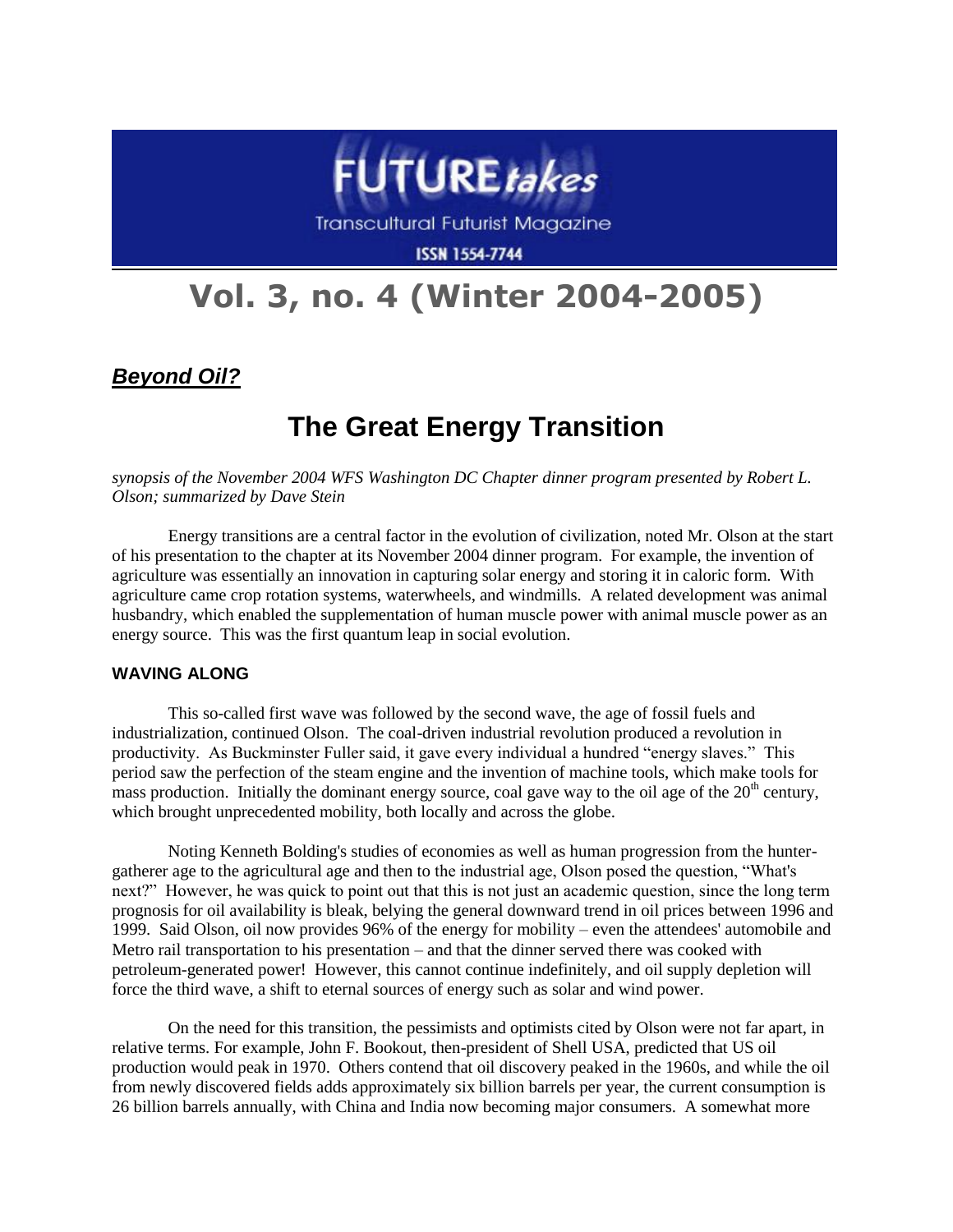optimistic prediction suggests that production of oil will peak in 2015 and in 2050 for all underground fossil fuels combined – oil, gas, coal, plus additional oil that is obtained from tar sand and shale via advanced processing techniques. Olson suggested that US oil production has already peaked, soon to be followed by peaks in European oil production and then in oil production from Russia. The most optimistic oil production forecasts cited were those by the US Department of Energy Information Administration and the International Energy Agency, which show a peak between 2025 and 2035. Still other forecasts placed the peak at 2004-2006, 2010, and 2015-2025. Said Olson, the differences among the most optimistic and the most pessimistic predictions are a mere tick in the second hand of history. Furthermore, there is the additional sobering thought is that perhaps some of the oil reserves in other parts of the world are not really there, since in Olson's view, at least one country is not telling us much.

#### **THE CALL TO SCENARIO THINKING**

On one point, according to Olson, nearly everyone agrees. Another great energy transition – beyond oil – must occur over the generations just ahead. Global oil demand will exceed global production of oil. Citing several book titles that suggest an eventual doomsday scenario – e.g., *Power Down*, *The End of Suburbia*, *The End of Oil*, *The Party's Over* – Olson noted that in the recent US Presidential campaign, neither candidate really addressed the issue.

If the "peak oil" pessimists are right, the economic and social consequences are going to be colossal, perhaps with implications to civilization itself, and it is necessary to begin thinking about how to adapt, said Olson. Among other consequences would be an exacerbation of tensions between haves and have-nots. The challenge would be how to manage the decline, since production could drop by 50% within ten years after peak production. However, even if the optimists are right, there is little reprieve. There may be just enough time to make a smooth transition to a new energy regime, if we act now with urgency and foresight.

#### **INTERSECTION – OIL AVAILABILITY AND CLIMATE CHANGE**

Intersecting the oil peak problem is the issue of global warming. The global average temperature is rising. According to Olson, this climate change may make it impossible for half of all land in the US to support the plants and animals that live there now. Other parts of the world may be impacted even more. For example, the rising ocean may submerge half of Bangladesh. Even the ocean conveyor may shut down. Presently, the Gulf stream brings warm water alongside the European coast – but paradoxically, if enough ice melts, the resulting change in salinity may shut down the pump, thereby precipitating an ice age, at least in Europe. Any of these changes would have profound geostrategic implications for national security. Olson even noted that the US Navy is conducting a study of new port opportunities that may result from global warming.

Olson was quick to caveat that there are uncertainties regarding climate change forecasts similar to those in the oil availability forecasts. In addition, he stated the need to determine the extent to which global warming is a consequence of fossil fuel use.

#### **THE OIL PARADIGM AND RESULTING CHALLENGES**

As Olson explained, the dependence on oil has pervasive consequences. The concentration of oil supplies in the volatile Middle East drives national security interests, which in turn drives military costs. This is a region rife with growing anti-US sentiment, and the distribution network – terminals, ports, and pipelines – is vulnerable to terrorists. In turn, oil price volatility leads to price shocks.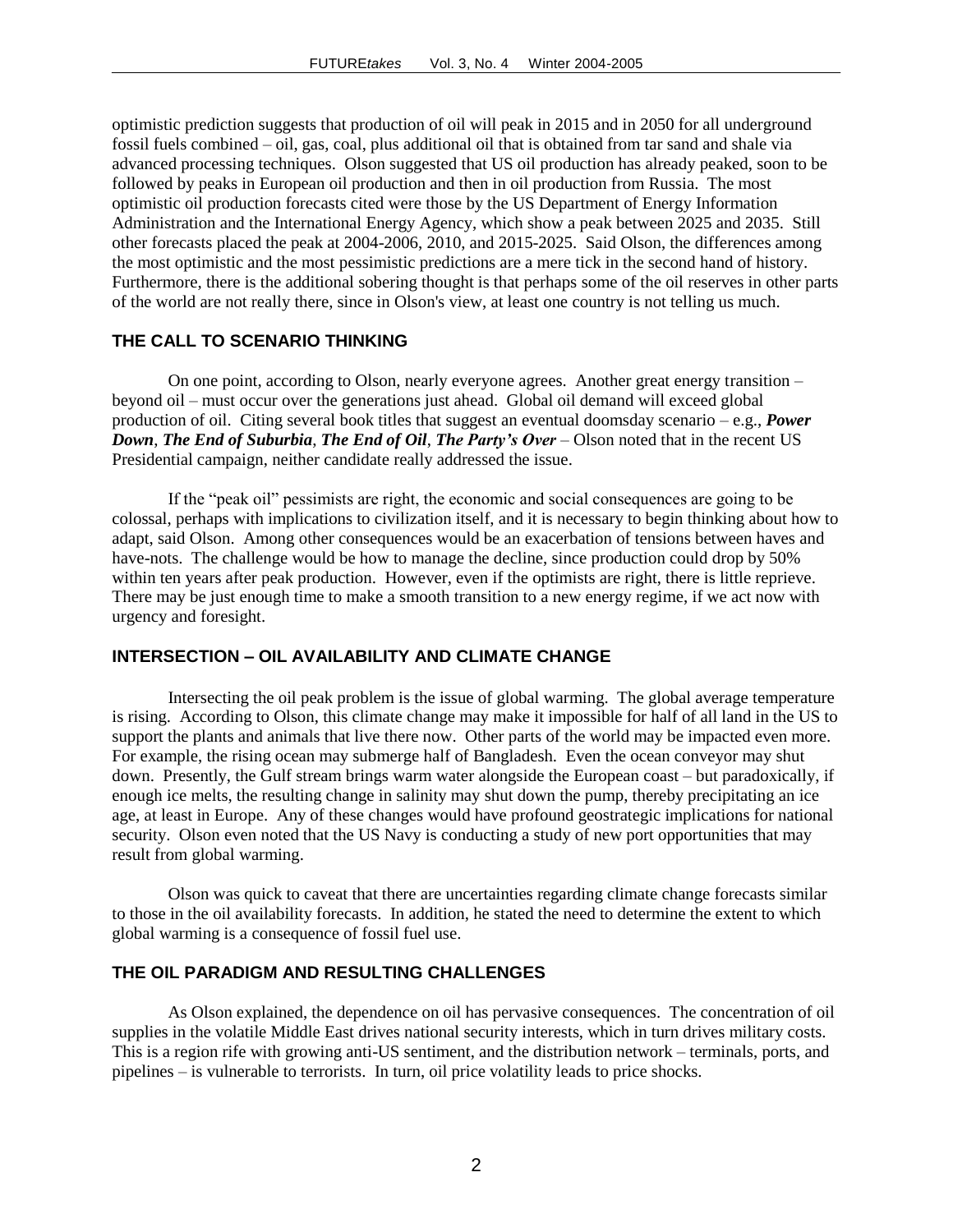To compound the problem, as Olson noted, oil is the biggest part of the trade deficit, which in turn weakens the dollar. Furthermore, the need to protect US strategic interests often results in support of corrupt regimes and concentration of wealth, which in turn leads to extremism – and this is before environmental impacts (above and beyond climate change) are considered. Additional challenges include tensions between the US and poorer nations and the prospect of an eventual conflict with China.

#### **CALLING ALL FUTURISTS!**

The problem is there is no single, clear "optimum solution" on the horizon for replacing oil and limiting greenhouse gas emissions. Instead, there are a lot of competing "partial solutions," and little effort is going into developing new energy solutions. One of the greatest contributions futurists can make is to call attention to the urgency of the Great Energy Transition and to help project and evaluate alternative transition paths into the energy future. As Olson suggested, this would include developing contingency plans for a "power down," just in case the pessimists are right. Wargames and scenarios can provide useful insights on how to maintain critical functions, protect the economy, and reduce hardships. The studies need to consider all possible ways forward including new energy sources, reduced need for transportation, increased efficiency of all energy-consuming technologies, and assistance to developing nations in making the necessary transitions.

Beyond that, futurists can help manage change. Drawing upon Margaret Mead's studies of societies that faced rapid change, in some cases from the stone age to the space age, Olson noted that the pace of change caused many cultures throughout history to disappear but that some survived and flourished nonetheless.

#### **LOW HANGING FRUIT – A COOL IDEA!**

A key point of Olson's presentation was his contention that energy efficiency improvements can have high payoff. He noted that in 1973, refrigerators used approximately 1800 kilowatt-hours of electricity per year, in contrast with new refrigerators today, which use only 500 kilowatt-hours per year. As more older refrigerators are replaced by new ones, the resulting savings in energy will be equivalent to the output of 40 power plants, each of 1,000 megawatt capacity, said Olson. A more comprehensive view notes that by 2000, improved energy efficiency was already providing 40% of all US energy needs. As Olson noted, this is equivalent to five times the domestic oil production, three times the total US oil imports, and 13 times the US imports from the Persian Gulf. However, he quickly followed that not too many people know this, since it doesn't draw attention to itself.

Olson also suggested that we have not yet picked all of the "low hanging fruit." For example, new US cars average 24 miles per gallon, a 25 year low. Relatively mundane technologies such as hybrid card, ultralight hybrids, advanced carbon composites, and advanced on-board computing systems can increase the miles per gallon substantially, perhaps to more than 100 mpg as some envision for cars of the future. It is believed that hydrogen fuel cell vehicles will be twice as efficient as internal combustion engines. Furthermore, the new advanced composites, although lighter, may be safer in crashes.

Similarly, improvements in commercial lighting will result in an additional equivalent savings, even if residential lighting is unchanged. This can be achieved with high efficiency fluorescent bulbs and high-efficiency ballast transformers. Saved oil is cheaper than produced oil, said Olson.

#### **GETTING OFF THE MERRY-GO-ROUND**

Even so, other sources of energy are needed, particularly in light of the fossil fuel "vicious circle" that Olson explained. Fossil fuels create carbon dioxide emissions, which result in a greenhouse effect.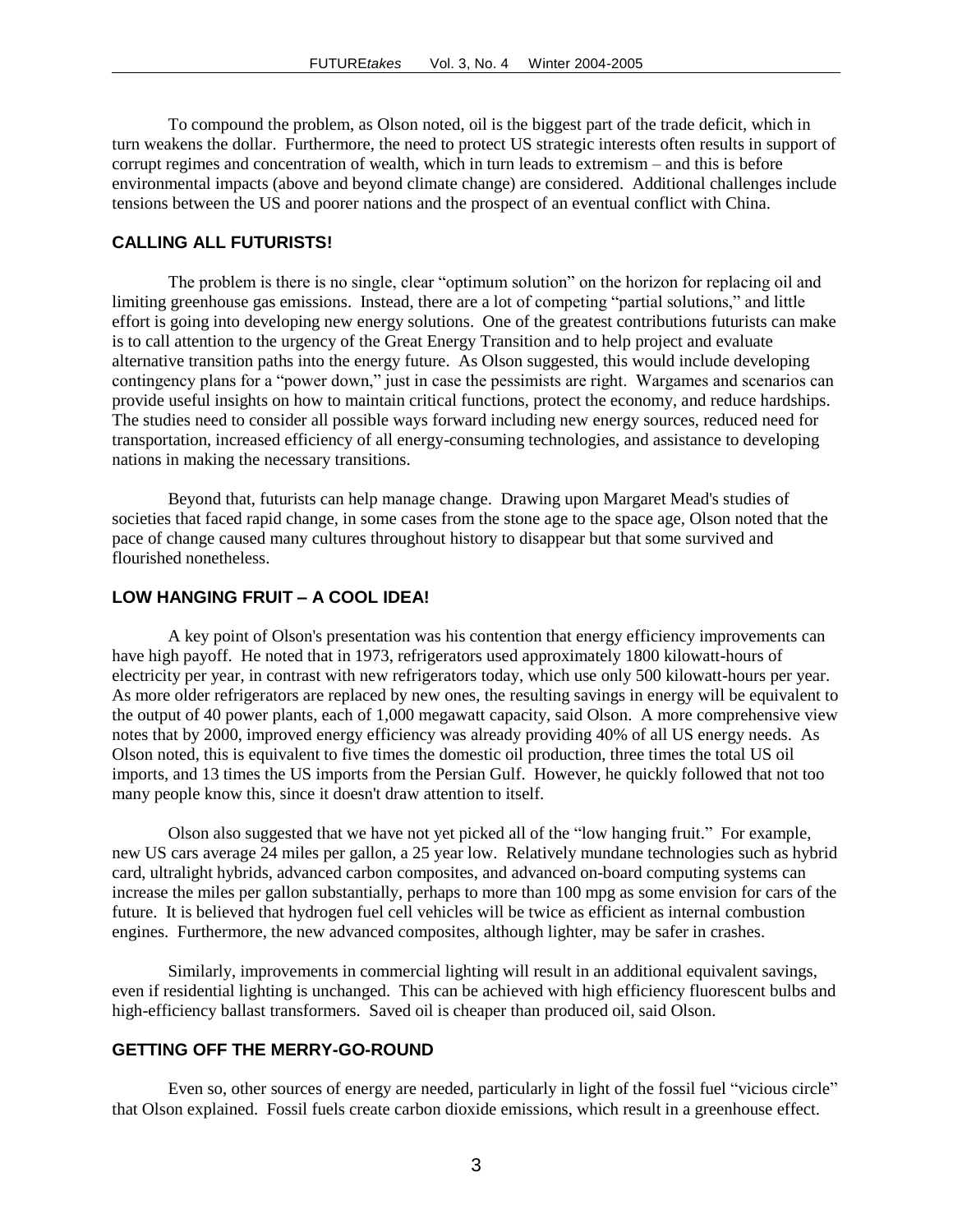The greenhouse effect, in turn, leads to global warming, which increases the demand for air conditioning and thus for energy – which in turn leads to the burning of more fossil fuels!

For alternative energy sources, Olson mentioned several possibilities ranging from "mild" to "wild" – from natural gas, clean coal, oil shale, and tar sand to hydrogen, and from hydroelectric, wind, geothermal, solar, and ocean tide power to biomass, cold fusion, and zero point energy. Among these possibilities, those that have already been proven are not without their own problems. For example, clean coal presents the challenge of sequestering the carbon dioxide. It may therefore be useful in a transitional sense, said Olson, but it is not good for the long term.

Another possibility is the pebble bed modular reactor. This reactor makes smaller nuclear plants possible, which in turn requires less of an upfront capital investment than is needed for traditional nuclear plants, which are no longer being built in the US anyway. The technology is encapsulation of the uranium into spheres the size of tennis balls. When these spherical capsules are brought together, they produce heat, but they never get sufficiently close to melt down. Furthermore, they are pre-sealed, and harder for terrorists to get to. However, they still require uranium enrichment, so there are still proliferation and protection issues involved.

# **USING IT OVER AND OVER AGAIN**

Now turning to renewable energy sources, Olson emphasized their lower social, environmental, and health costs. They produce little or no greenhouse gas emissions, are less vulnerable to terrorist attacks, do not lend themselves to being weaponized, and avoid the fuel costs and the risks associated with fluctuations in fuel prices. Additionally, they are good for rural development, involve low transportation hazards, and are modular, thereby permitting modular investment in power plants and lines. Olson also noted that renewable energy sources provide more jobs per unit of capacity and that the total investment in these technologies in 2003 was more than \$20 billion.

Regarding specific technologies, Olson noted that both wind energy and photovoltaic energy are possible. At the same time, biofuels have not seen as much growth as other areas. Referring to an article in the July-August 2003 issue of *The Futurist*, Olson indicated that in his view, hydrogen technologies – ranging from photoelectrochemical based water splitting to biodisassemblers and genetically engineered bacteria and algae – are being over-hyped.

#### **THINKING SMALL, ONCE AGAIN**

Olson commented on the possible application of nanotechnologies to energy needs. One possibility is nano-rod solar cells made of conductive polymers with nanoscale semiconducting crystals. These crystals increase the surface area by a factor of more than 100. Additional applications include nanomaterial-based fuel cell membranes, advanced hydrogen absorbants, lightweight tanks for hydrogen storage, and even nanobatteries that store more electricity and have rapid recharge capability.

#### **SO, STAY HOME!**

Turning his attention to another frontier, Olson noted that advanced telecommunications, made possible by broadband technology, can reduce the need for travel and already has. At the same time, he proposed that maybe the full potential of advanced telecommunications has not been reached, because the energy pinch is not yet sufficiently painful.

Additional possibilities to reduce the need for travel include smart growth – sustainable cities (themselves concentrations of people) and higher population densities in the suburbs.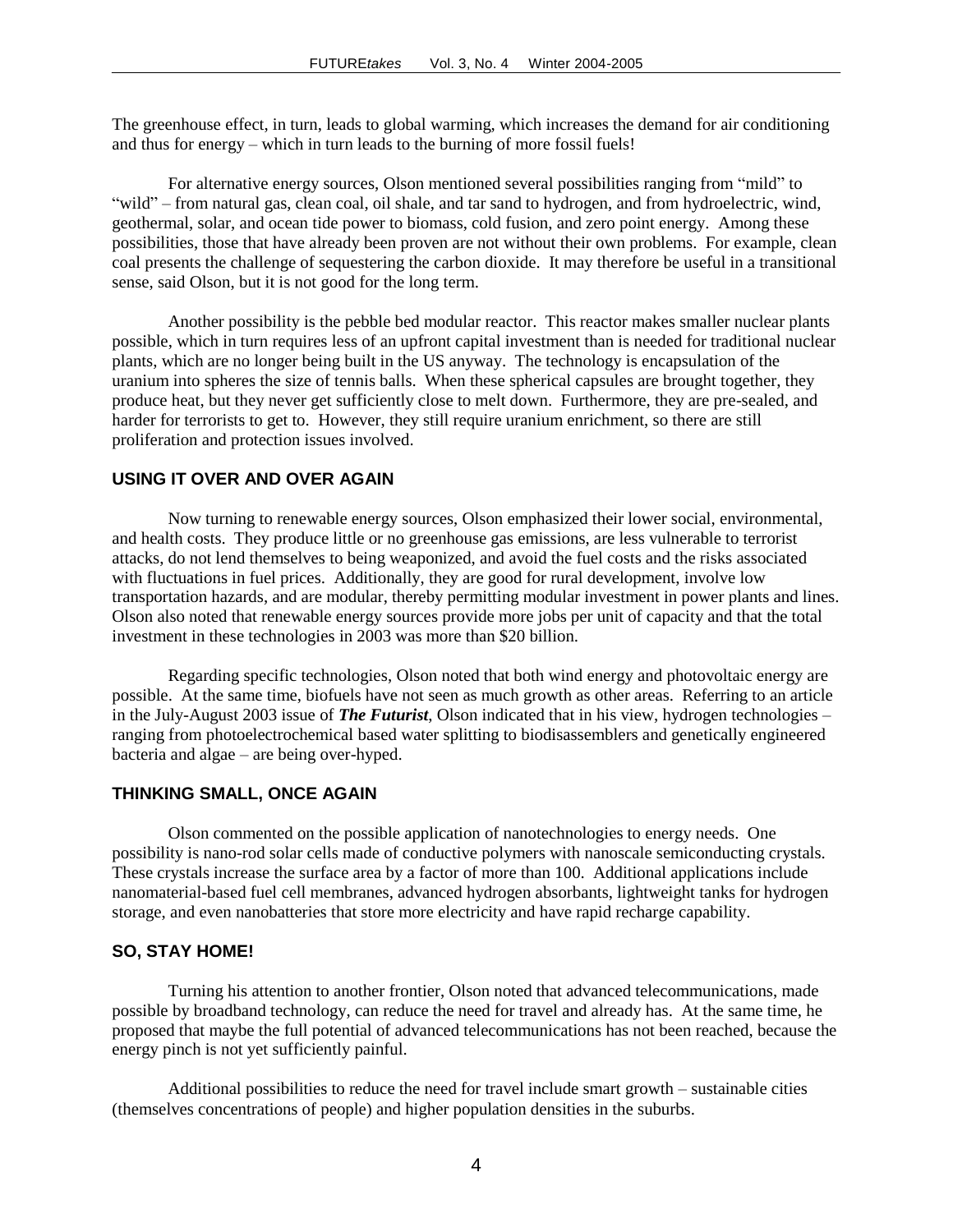# **THE GREAT DEBATE OF THE '70s (during the early days of the WFS) – REPLAYED!**

Looking back (and in a sense, ahead) to the great debate of the '70s, Olson characterized it as binary. During these early days of the World Future Society, the issues were continued growth vs. limits to growth, the super industrial society vs. "small is beautiful," and the trickle-down economy vs. the community economy. Not surprisingly, one side favored large scale, complex, high technology whereas the other side favored small scale "appropriate technology." This debate entailed twin risks, noted Olson – either that a collective loss of nerve might result if the prophets of doom held sway, or that overshoot and collapse might occur if the uncritical optimists prevailed.

Continuing, Olson suggested that an even bigger challenge might result from remaining in an obsolete polarization. He stressed the need for investment in the great transition, for reducing waste in consumption, and for cooperative global sustainable development and prosperity, coupled with social equity and harmony with nature.

# **Q&A** (as best captured)

# *Q: To what extent have the more radical wings of environmental groups inhibited the move to a sustainable future?*

A: The environmental movement has largely shifted away from confrontation. When the environmental groups started, there was substantial chemical pollution, and this led to confrontation, but now more of the environmentalists have a cooperative spirit.

### *Q: What is being looked at on the demand side? What do we consider a materially good life?*

A: This was not looked at in the present study, but it is worth investigation. You (this WFS chapter) has a specific program coming up on redefining progress. In any event, the government is not likely to mandate anything. The change will come from the grassroots, perhaps with religious institutions playing a role. In fact, this question is part of the basis for the critique that we get from much of the Islamic world. From their perspective, we made the mistake of defining happiness in terms of material affluence and envy. It is possible that a future way of life will be more community centered.

# *Q: Can a shift to alternate energy, come as a result primarily of private sector investment, without assistance from government?*

A: I don't have an answer. The process is very capital intensive, but there exists a lot of capital. To make the shift happen, the market is essential.

*Q: What about geothermal energy?*

A: Geothermal energy makes sense in some places, such as Iceland.

*Q: When you discussed energy efficiency, it was per unit of energy. However, we have a growing economy – for example, a growth in the number of refrigerators. Even with improved efficiency, how can we continue meeting the energy demand if the population is growing?*

A: You are ultimately right. The total energy demand is the energy demand per person multiplied by the population, so everything contributes. At the same time, some demand is self-limiting. For example,